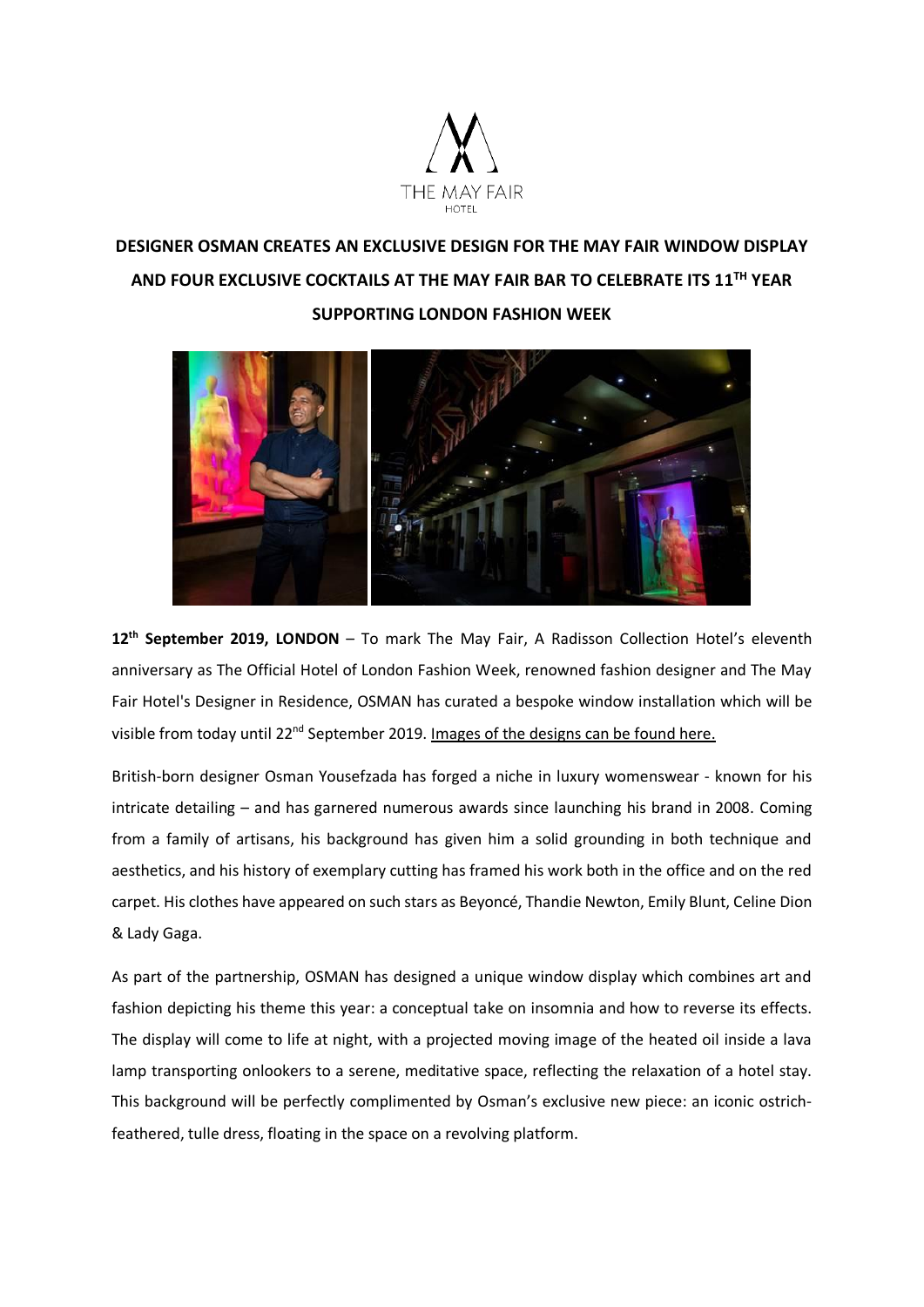Having unveiled the windows to the public on 11<sup>th</sup> September, the relationship will extend throughout the year with OSMAN designing various elements exclusively for the hotel for guests to experience, including limited edition guest pyjamas in celebration of Christmas and distinct key cards with a brightly coloured and distinctive OSMAN design.

To celebrate the launch of the partnership and the return of London Fashion Week, May Fair Bar will be showcasing an exclusive selection of original cocktails inspired by Osman's show-stopping collection. Designed to replicate some of his most famed pieces, The OSMAN Collection cocktails will be available at £14 each from Monday 9th to Saturday 21st September. The four cocktails will showcase the designer's love for vibrant colours with the striking collection spanning the breadth of the rainbow:

> **Indian Pink** Malfy Rosa gin, Kwai Feh, Nizawa sake & raspberry citrus syrup

**Japanese Mist** Express 1908 Indigo gin, Kwai Feh, elderflower, violette, lemon & cranberry

**Smokey Wood**

Hakushu whisky, Barolo Chinato, Procrastination liqueur, Evangelista Ratafia & applewood smoke

**Turquoise Dream** Finlandia grapefruit vodka, RinQuinQuin, Hystérie liqueur, Noilly Prat & sweet violet

# *Pictured from left to right*



The cocktails sit perfectly alongside May Fair Kitchen's much-loved À La Carte menu which sees an extensive selection of Spanish and Italian small plates take centre stage. Designed especially for sharing, the dishes are perfect for group dining before or after shows.

**Osman Yousefzada, Designer** said: *"It's an honour to design the windows of The May Fair Hotel, the Official Hotel of London Fashion Week. This year I wanted to evoke feelings of relaxation and connect*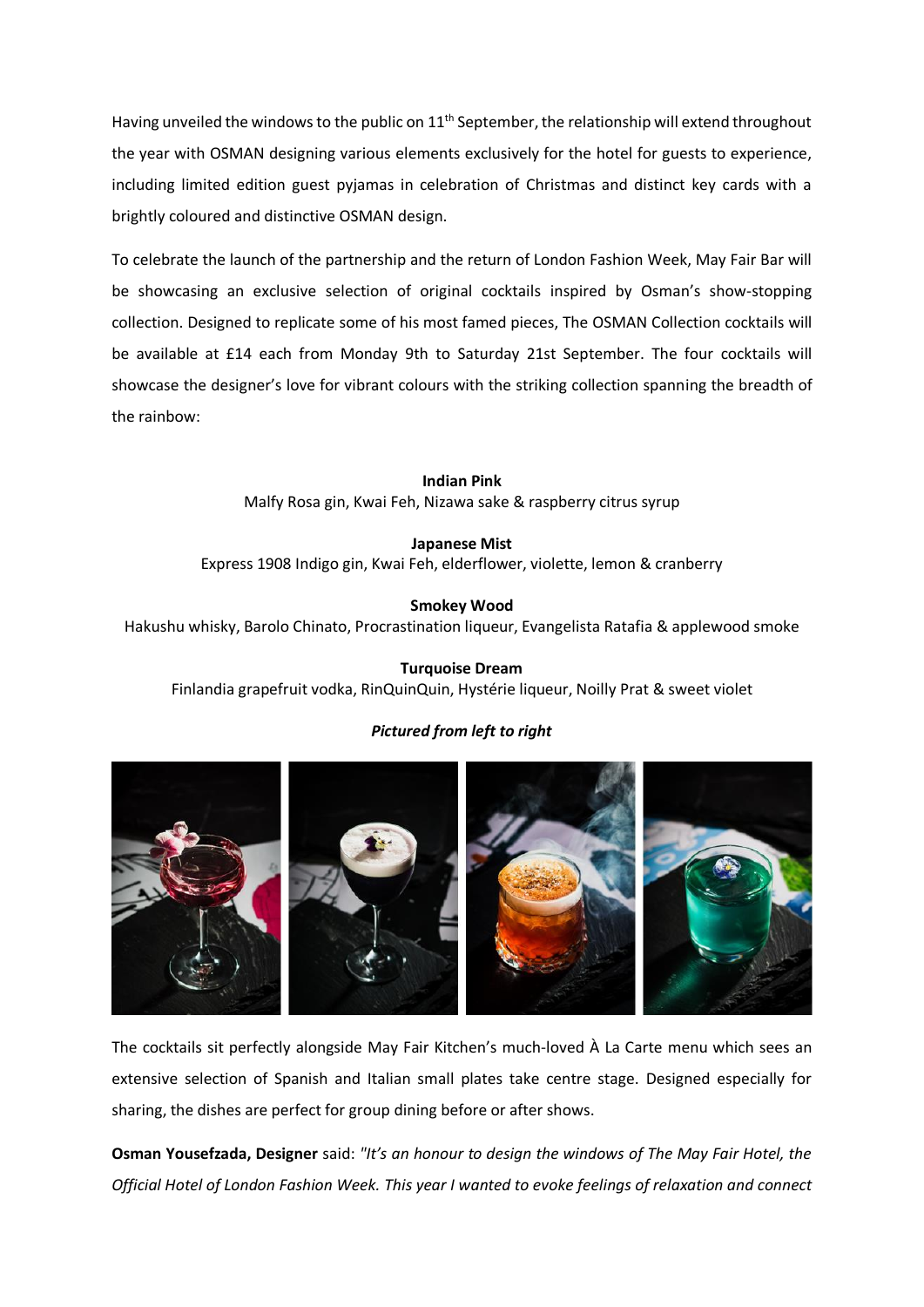*to the comfort the hotel provides its guests to send them off to sleep. The cloudlike quality of Tulle, and the light and floating Ostrich features made this the perfect design to showcase in its window. This design is signature of my new season collection to be featured this year at London Fashion Week. I love the freedom of being able to experiment and this particular opportunity has allowed me to express my style in a conveying and eye-catching way; partnering with The May Fair Hotel is the perfect way to do this."*

**Botho Stein, General Manager, The May Fair Hotel** said: "*We have been a proud supporter of London Fashion Week for over a decade and are delighted to mark yet another fashion week with exclusive designs from OSMAN. We have loved having OSMAN as our Designer in Residence and look forward to guests' reactions to his latest creations, especially the interactive window displays. This offers a fantastic opportunity for his unique and elegant style to come to life through the hotel, leaving guests with a taste of the glitz and glamour of London Fashion Week without ever leaving the hotel.".* 

Anyone wishing to stay in the hotel's chic five-star surroundings can also take advantage of its fantastic London Fashion Week accommodation deals. Find out more about the exclusive overnight The May Fair Hotel packages\* on offer [here,](https://www.themayfairhotel.co.uk/london-fashion-week-19) including 10% off the best available rates, along with an exquisite complimentary cocktail from the OSMAN collection

#### **ENDS**

Please contact [EHLMedia@edelman.com](mailto:EHLMedia@edelman.com) if you require further information.

#### **About The May Fair, A Radisson Collection Hotel**

The luxury May Fair Hotel is in the heart of London's most stylish district. The hotel, which was inspected by King George V in 1927, boasts more than 400 luxury bedrooms, including 37 suites; set alongside the relaxing May Fair Spa; the chic, Spanish and Italian small plates restaurant, May Fair Kitchen; a 201-seat private screening room, The May Fair Theatre and the exclusive Palm Beach Casino. The residence encapsulates its Mayfair locality throughout, with the intimate May Fair Terrace and Private Dining Room; The May Fair Bar offering an array of signature bespoke cocktails; the breath-taking Crystal Room; and the decadent Danziger Suite.

The May Fair Hotel is owned and managed by independent hospitality group Edwardian Hotels London, one of the UK's largest, privately-owned companies which has been developing luxury hotel and hospitality brands since 1977.

For reservations and more information, visit [www.themayfairhotel.co.uk/](http://www.themayfairhotel.co.uk/) LinkedIn: <https://www.linkedin.com/company/the-may-fair-hotel/> Twitter: <https://twitter.com/themayfairhotel?lang=en> Instagram: <https://www.instagram.com/themayfairhotel/?hl=en> Facebook: <https://www.facebook.com/TheMayFair/?rf=206275746064458>